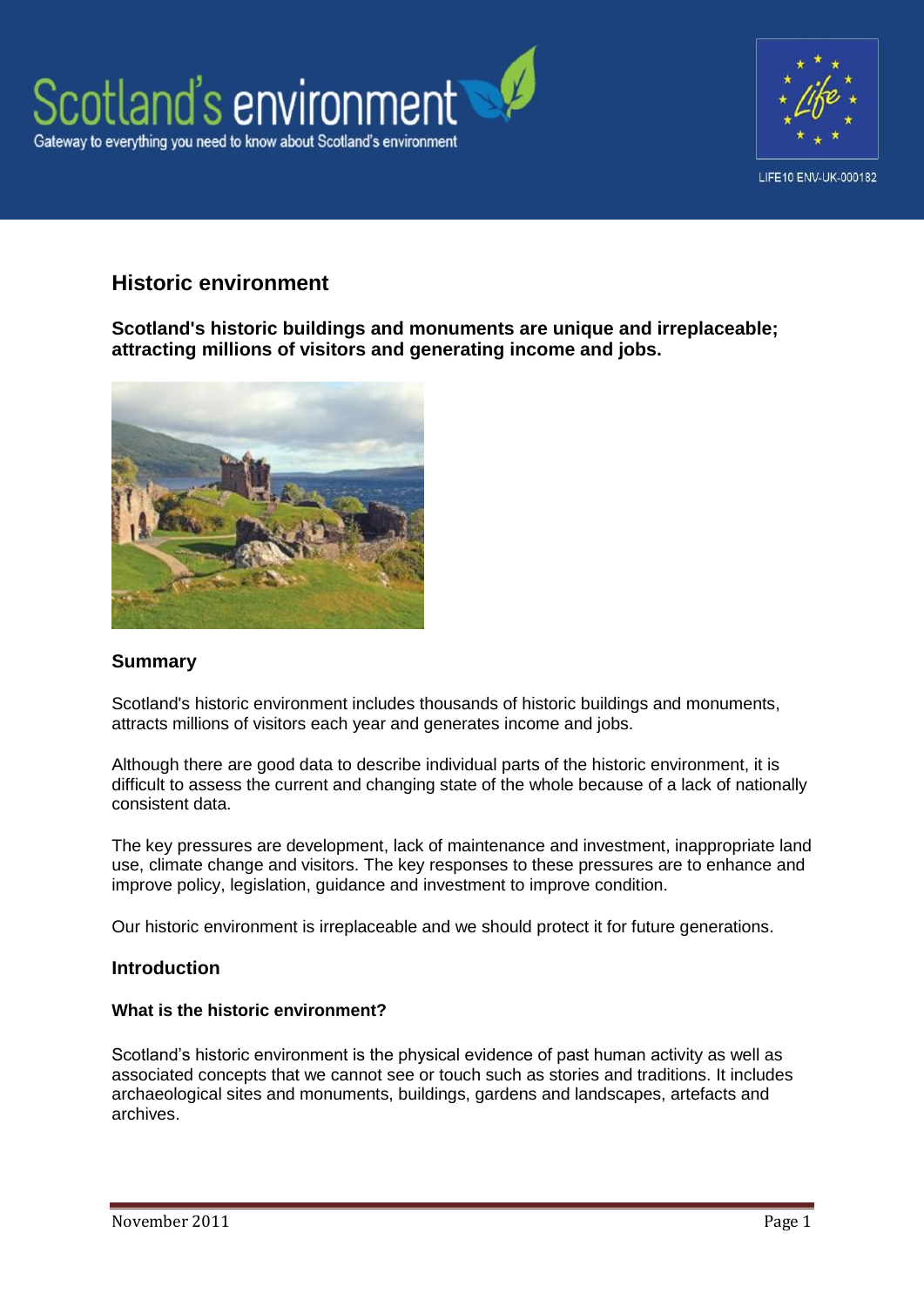



#### **Importance of the historic environment**

Scotland's historic environment makes Scotland distinctive as Scotland. Our whole environment, whether rural or urban, on land or under water, has a historic dimension that contributes to its quality and character. It has been shaped by human and natural processes over thousands of years. This is most obvious in our built heritage: ancient monuments; archaeological sites and landscapes; historic buildings; townscapes; parks; gardens and designed landscapes; and our marine heritage, for example in the form of historic shipwrecks or underwater landscapes that were once dry land.

Scotland's historic environment makes a valuable contribution to our:

- quality of life and sense of well being
- economy and employment especially in the tourism and construction industries
- educational resource
- cultural identity

The historic environment is estimated to contribute [in excess of £2.3 billion,](http://www.heacs.org.uk/documents/2009/ecotec.pdf) (2.6%) of Scotland's national gross value added (GVA) and to account for 2.5 % of Scotland's total employment (directly supporting 41,000 full time equivalent employees ). [This is comparable](http://www.heacs.org.uk/documents/2009/ecotec.pdf)  [with many of other important Scottish industries.](http://www.heacs.org.uk/documents/2009/ecotec.pdf) It is a strong driver for tourism and inward investment - attracting more than [16 million visitors](http://www.visitscotland.org/research_and_statistics.aspx) each year—and it promotes a positive image of Scotland, at home and abroad, providing a sense of place and cultural identity.

Heritage-led regeneration benefits both communities and the economy, stimulating regeneration of the built environment and generating work in the construction industry. The historic environment also provides strong opportunities for participation and volunteering across Scotland and contributes to education and training programmes in schools and colleges and in up-skilling the construction workforce. The care and maintenance of the historic environment is an important factor in the economic security of Scotland's construction industry. It also supports, develops and promotes Scotland's traditional building skills and the use of traditional building materials.

The historic environment plays a role in reducing Scotland's carbon footprint through the sensitive re-use of historic buildings thus minimising the need for new building materials.

#### **Components of the historic environment**

Some elements of Scotland's historic environment are designated. The designation process aims to identify the most important parts of the built environment so that their significance is recognised and their protection enhanced.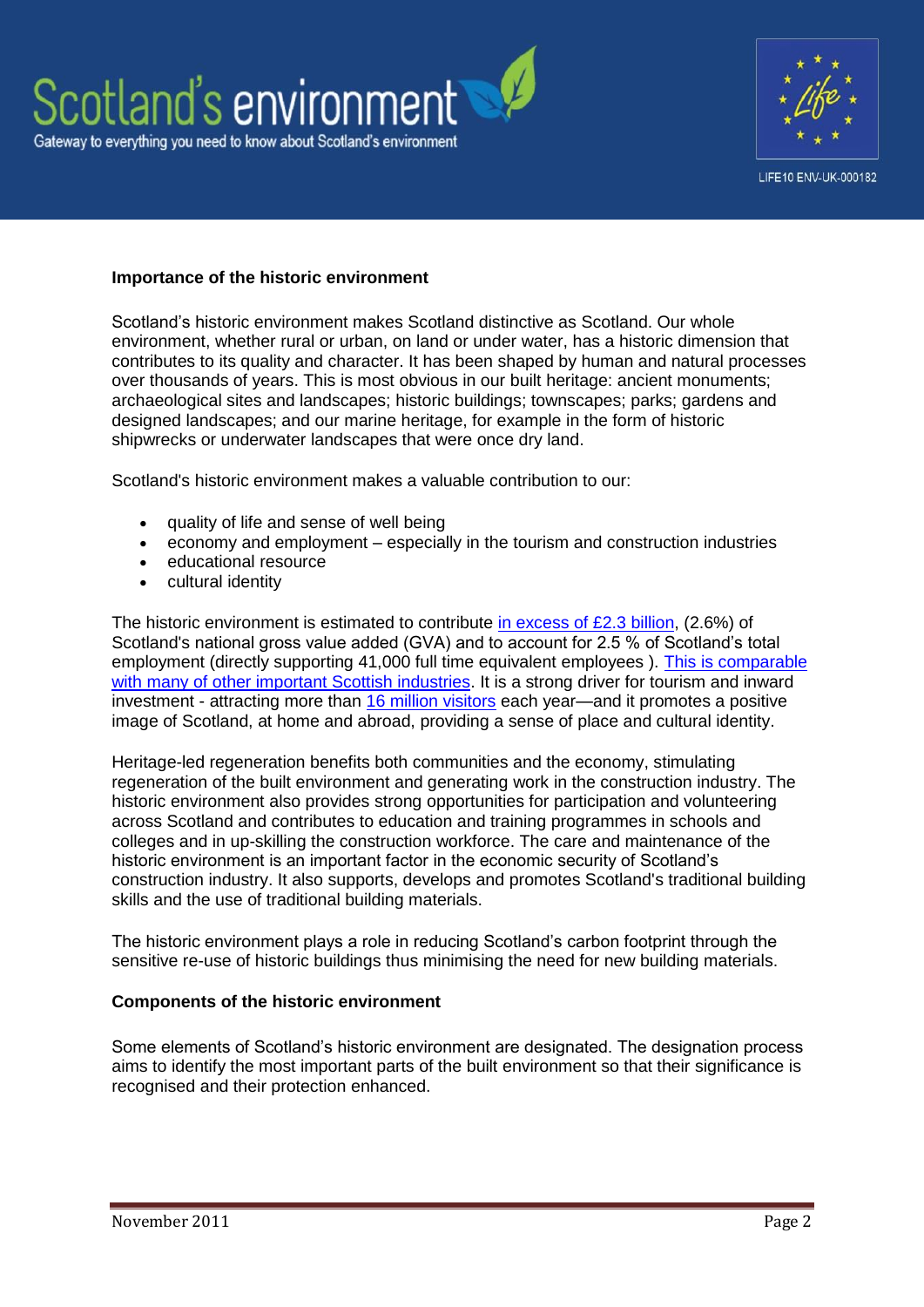



Designated assets currently include:

- 5 [World Heritage Sites](http://www.historic-scotland.gov.uk/index/heritage/worldheritage/world-heritage-sites-in-scotland.htm)
- 47,672 [listed buildings](http://www.historic-scotland.gov.uk/index/heritage/historicandlistedbuildings.htm)
- 8.205 [scheduled monuments](http://www.historic-scotland.gov.uk/index/heritage/searchmonuments.htm)
- 390 [designed gardens and landscapes](http://www.historic-scotland.gov.uk/index/heritage/gardens.htm)
- 645 [conservation areas](http://www.scotland.gov.uk/resource/Doc/37428/0009675.pdf)
- 8 [protected wrecks](http://www.historic-scotland.gov.uk/index/heritage/wrecksites.htm)
- 7 [scheduled wrecks](http://www.historic-scotland.gov.uk/index/heritage/wrecksites/scotlands-historic-wrecks.htm)
- 1 [Historic Marine Protected Area](http://www.historic-scotland.gov.uk/index/heritage/wrecksites/scotlands-historic-wrecks.htm)
- 28 [nationally important battlefields](http://www.historic-scotland.gov.uk/index/heritage/battlefields.htm)

Scotland has two [National Parks](http://www.nationalparks.gov.uk/) and 40 [National Scenic Areas.](http://www.scotland.gov.uk/resource/Doc/1051/0058088.pdf) These contain many important historic environment features, and are discussed further in the [Landscape](http://www.environment.scotland.gov.uk/our_environment/land/landscape.aspx) topic.

Much of the historic environment is undesignated. The [Royal Commission on the Ancient](http://www.rcahms.gov.uk/)  [and Historical Monuments of Scotland](http://www.rcahms.gov.uk/) (RCAHMS) and local authority Sites and Monuments Records (SMRs) also hold information on historic environment assets, which are not necessarily nationally important or statutorily protected but which nonetheless contribute to Scotland's overall historic environment. There are currently 295,784 RCAHMS records of historic assets or events, which are available [online.](http://www.rcahms.gov.uk/search.html) There are 283,238 records held by local authority SMRs.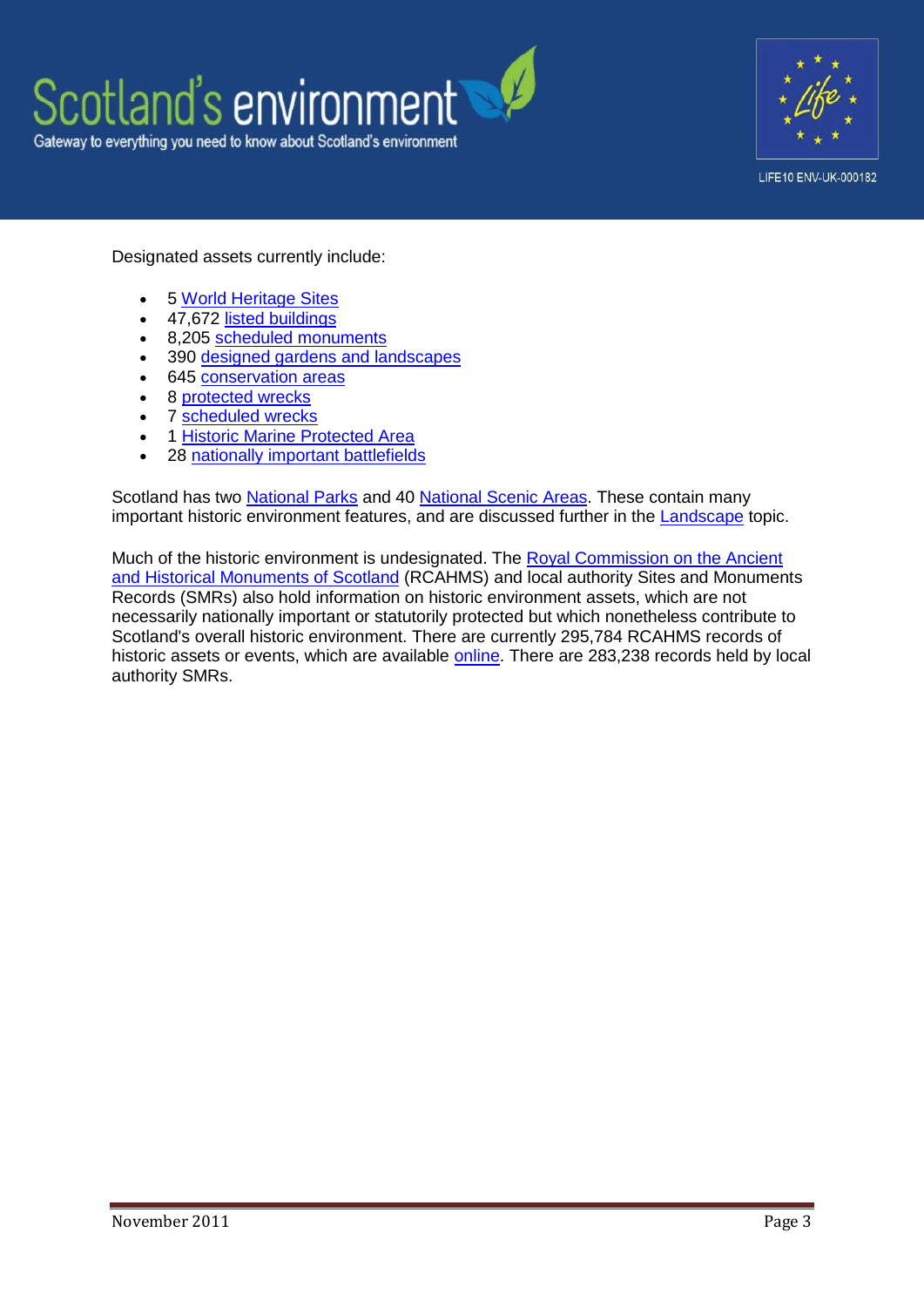



# **Description of the historic environment**



The historic environment enriches Scotland's landscapes and townscapes and is central to the country's distinctive character. It also makes a major contribution to Scotland's national identity, culture and economy. The various designated elements that make up Scotland's historic environment are explained below.

#### **World heritage sites**

Scotland has five World Heritage Sites (sites of outstanding universal value) under the terms of the [UNESCO World Heritage Convention.](http://whc.unesco.org/en/convention)

Four are cultural World Heritage Sites:

- **Edinburgh Old and New Towns:**
- New Lanark
- the [Heart of Neolithic Orkney;](http://www.historic-scotland.gov.uk/index/heritage/worldheritage/world-heritage-sites-in-scotland/neolithic-orkney.htm)
- [the Antonine Wall.](http://www.historic-scotland.gov.uk/index/heritage/worldheritage/world-heritage-sites-in-scotland/antoninewall.htm)

[St Kilda](http://www.historic-scotland.gov.uk/index/heritage/worldheritage/world-heritage-sites-in-scotland/st-kilda.htm) is a mixed cultural and natural World Heritage Site.

#### **Properties in Care**

A Property in Care is an ancient monument and/or historic building that is cared for by [Historic Scotland](http://www.historic-scotland.gov.uk/index/places/propertysearch/aboutourproperties.htm) under the terms of the [Ancient Monuments and Archaeological Areas Act](http://www.legislation.gov.uk/ukpga/1979/46)  [1979.](http://www.legislation.gov.uk/ukpga/1979/46)

There are [345 properties](http://www.historic-scotland.gov.uk/index/places/managedproperties.htm) in the care of Historic Scotland.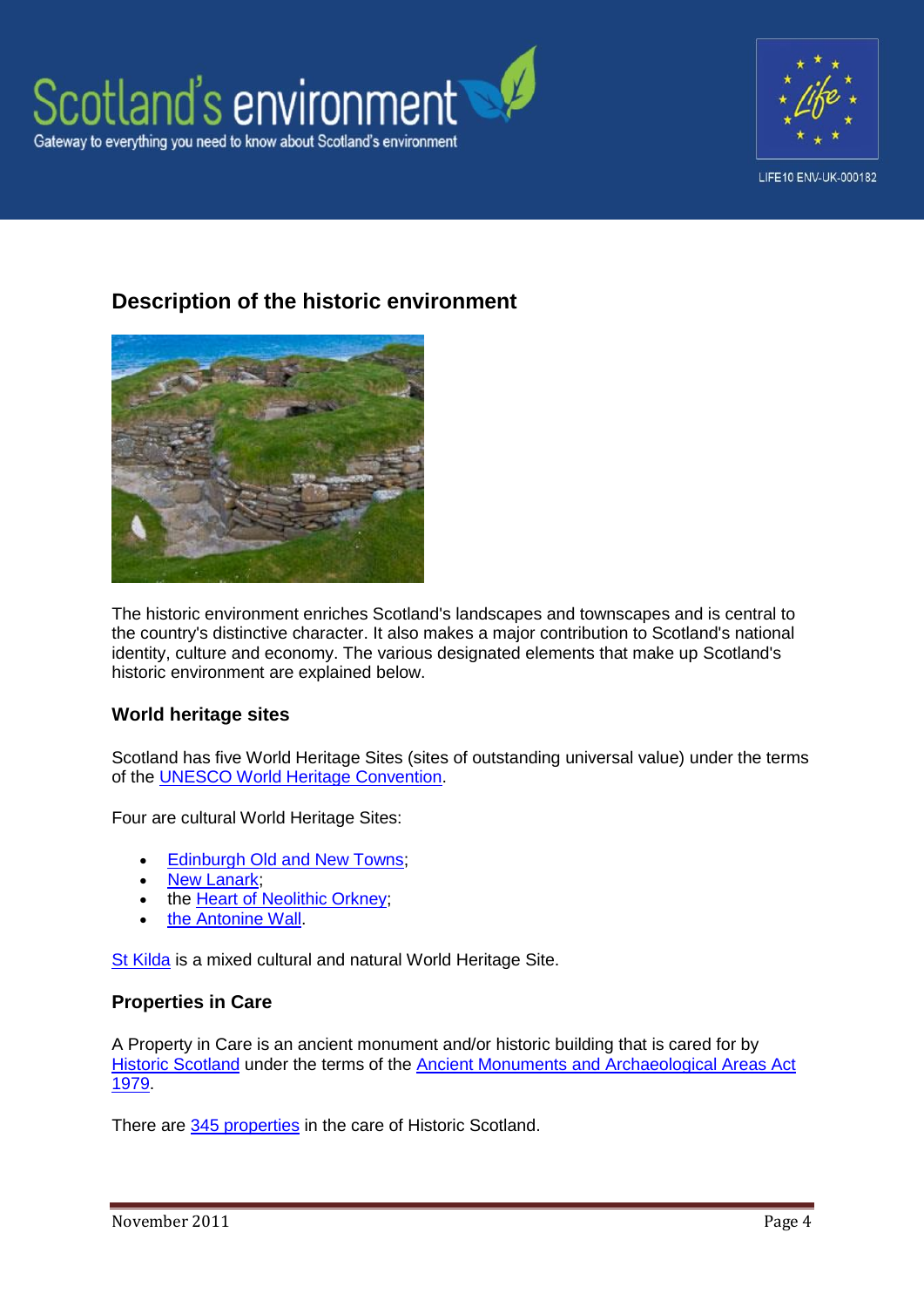



## **Listed buildings**

Historic Scotland lists buildings of special historic or architectural interest and maintains an associated dataset of listed building descriptions available on the [Historic Scotland](http://www.historic-scotland.gov.uk/index/heritage/historicandlistedbuildings.htm) website.

The lists ensure that the planning process takes the needs of the historic environment into account and guides the management of change. [Scotland's Historic Environment Audit](http://www.heritageaudit.org.uk/)  [\(SHEA\)](http://www.heritageaudit.org.uk/) shows that there were 47,672 listed buildings in Scotland in March 2012, an increase of 507 since 2008 (the baseline date for SHEA).

The number of records relates to listing entries, not individual buildings or ownerships. A number of individually owned properties, such as a terrace of houses, may be covered by a single listing entry.

Buildings are assigned to one of three categories according to their relative importance. All listed buildings receive equal legal protection, and protection applies equally to the interior and exterior of all listed buildings, regardless of category.

- **category A**: buildings of national or international importance, either architectural or historic, or fine, little-altered examples of a particular period, style or building type (around 8% of the total);
- **category B**: buildings of regional or more than local importance, or major examples of a particular period, style or building type, which may have been altered (around 50% of the total);
- **category C**: buildings of local importance, lesser examples of any period, style or building type, as originally constructed or moderately altered, and simple traditional buildings that group well with others in categories A and B (around 42% of the total).

#### **Scheduled monuments**

Scheduled monuments are sites or monuments of national importance that are legally protected under the [Ancient Monuments and Archaeological Areas Act 1979.](http://www.legislation.gov.uk/ukpga/1979/46) Historic Scotland maintains the schedule of monuments.

There were 8,205 scheduled monuments in Scotland in March 2012, an increase of 184 since 2008. The oldest scheduled monuments date from around 8,000 years ago, before the advent of farming in Scotland. The most recent scheduled monuments include Second World War defences. In between is a wider range of monuments of all types, including prehistoric chambered cairns, Roman forts, early medieval carved stones and industrial mills. They may be recognisable as banks, ditches, walls, or other upstanding structural remains, but much of a monument may survive beneath the ground, often extending for a considerable distance beyond the visible remains.

Information on scheduled monuments and GIS maps of scheduled areas is available from the [Historic Scotland data](http://data.historic-scotland.gov.uk/) website.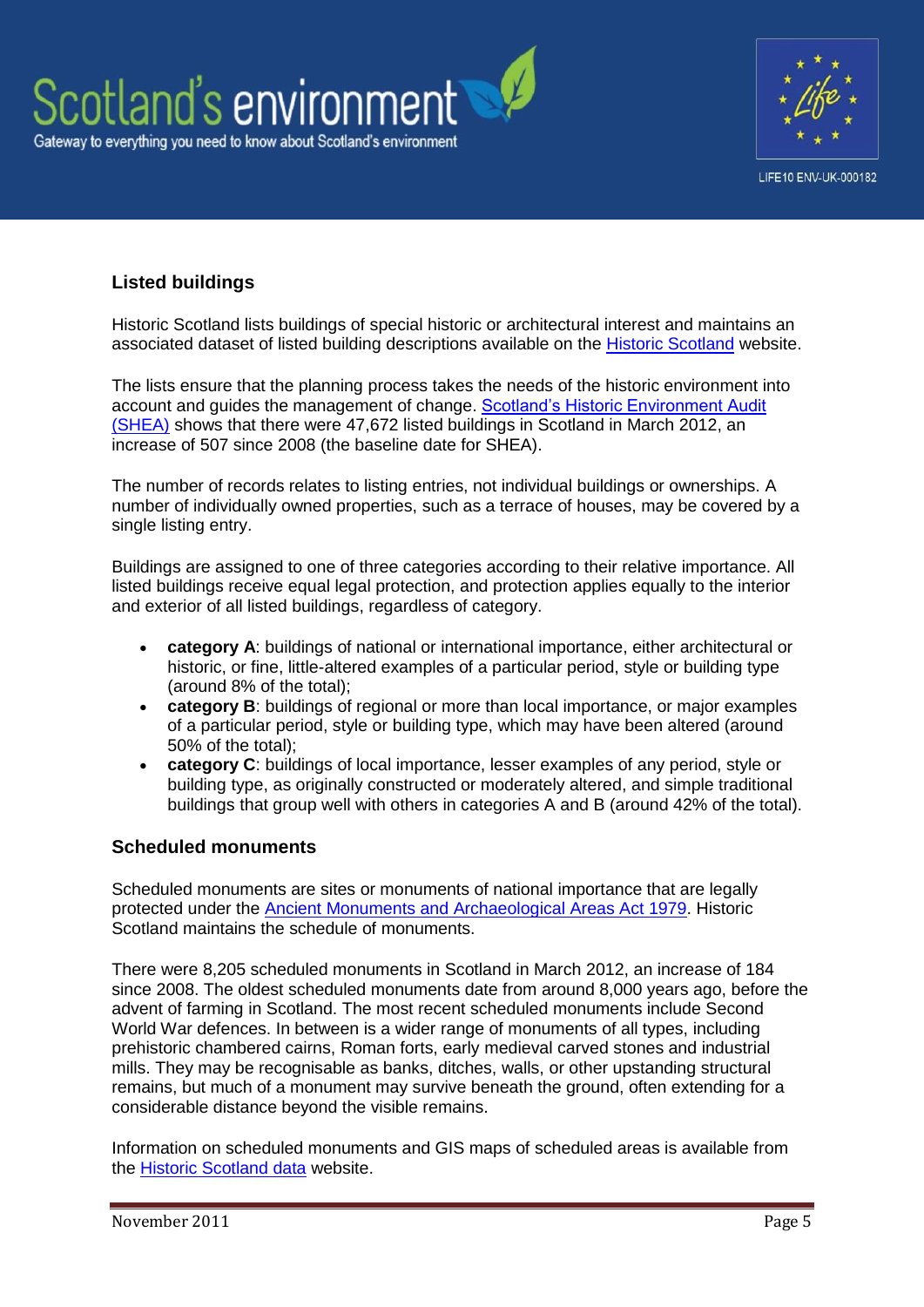



## **Gardens and designed landscapes**

There are 390 sites on [the inventory of gardens and designed landscapes](http://www.historic-scotland.gov.uk/index/heritage/gardens/gardens-inventory.htm) in Scotland, compiled and maintained by Historic Scotland. Sites on the inventory are considered to be of national importance and should be taken account of in the planning process.

#### **Conservation areas**

Conservation areas are designated by local planning authorities as:

*"…areas of special architectural or historic interest, the character of which it is desirable to preserve or enhance".*

There were 645 conservation areas in Scotland in March 2012, compared to 636 in 2008. Information on Scotland's conservation areas is available on the [Scottish Government](http://www.scotland.gov.uk/Publications/2005/03/29141519/15200) website.

#### **Wreck sites**

There are sixteen nationally protected wreck sites across Scotland. Of these, [eight wreck](http://www.historic-scotland.gov.uk/index/heritage/wrecksites.htm)  [sites](http://www.historic-scotland.gov.uk/index/heritage/wrecksites.htm) are designated by Scottish Ministers (through Historic Scotland) under the Protection of [Wrecks Act 1973.](http://www.legislation.gov.uk/ukpga/1973/33) Seven other offshore wrecks are scheduled under the [Ancient Monuments](http://www.legislation.gov.uk/ukpga/1979/46)  [and Archaeological Areas Act 1979](http://www.legislation.gov.uk/ukpga/1979/46)*.* There is also a single wreck protected as an Historic Marine Protected Area under the Marine (Scotland) Act 2010. Further information on Scotland's marine historic environment is contained in [Scotland's Marine Atlas.](http://www.scotland.gov.uk/Publications/2011/03/16182005/0)

#### **Battlefields**

There are 28 nationally important battlefields on the [Inventory](http://www.historic-scotland.gov.uk/index/heritage/battlefields/battlefieldinventory.htm) of Scottish Battlefields maintained by Historic Scotland.

#### **Undesignated assets**

**By far the largest part of the historic environment is not protected by designation and is in private ownership.**

The scale of the undesignated built heritage is considerable and is illustrated below: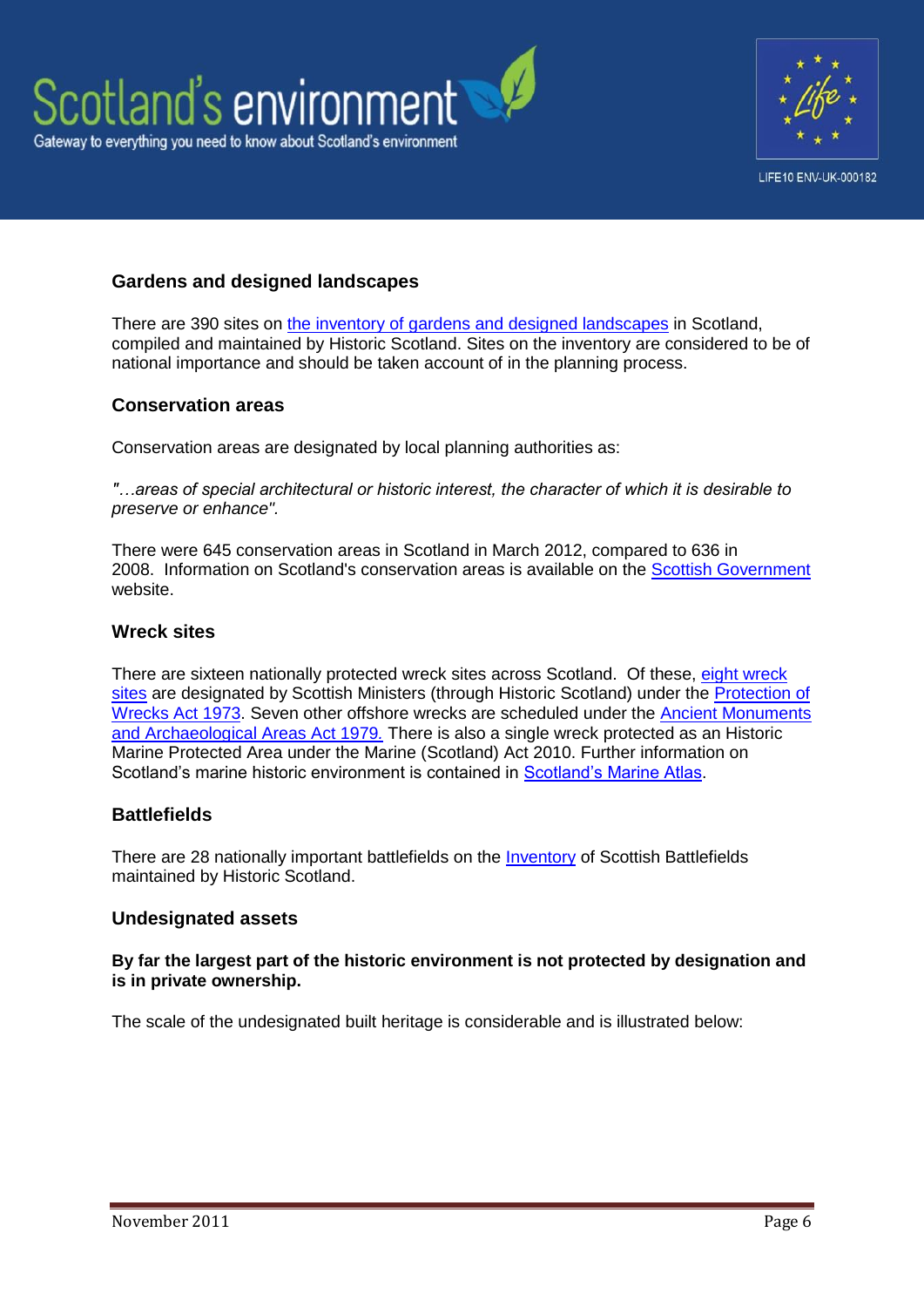



- there are 125,685 archaeological monuments recorded by the Royal Commission on [the Ancient and Historical Monuments of Scotland](http://www.rcahms.gov.uk/) (RCAHMS), of which only 9,967 are linked to scheduled monument designations. This suggests that 92% of known archaeological sites and monuments in Scotland are undesignated;
- RCAHMS holds 140,197 records relating to historic architecture. Of these, 71,660 records (51%) are not linked to listed building records;
- 455,000 Scottish dwellings were built pre-1919 (traditionally constructed). Which means that one fifth (19%) of our housing stock is now over 90 years old. These properties comprise the bulk of the vernacular architecture which contributes to Scotland's unique character:
- RCAHMS holds 20,675 records relating to maritime heritage. However, there are only 16 protected wrecks in Scotland, suggesting that 99.9% of recorded maritime heritage is undesignated;
- 92% of gardens and related sites (sundials, garden features etc) recorded by RCAHMS are undesignated;
- RCAHMS holds 297 records relating to battle sites or battlefields, only 28 of which are on the Inventory of nationally important battlefields.

#### **Why are some assets not protected?**

There is a wide range of undesignated archaeological sites, monuments and areas of historical interest (including battlefields), historic landscapes, gardens and designed landscapes, woodlands and routes such as drove roads, which does not have statutory protection. There can be a number of reasons why a historic environment asset is not designated, including:

- the asset has been assessed for designation but will have failed to meet the required criteria;
- the asset has not yet been assessed for designation;
- the asset is not of a type that can be designated;
- the asset has not yet been recorded.

[Scottish planning policy 23: planning and the historic environment](http://www.scotland.gov.uk/Resource/Doc/242900/0067569.pdf) sets out Scottish Government policy relating to undesignated assets in the planning system. In essence, planning authorities are expected to consider the potential to protect these resources through the planning process.

#### **Historic land-use assessment**

[Historic land-use assessment](http://hla.rcahms.gov.uk/) (HLA) is an ongoing project undertaken by RCAHMS and Historic Scotland. It is a key approach for understanding the historic environment as a whole and aids in assessing significance. It is designed to map past and present land use across Scotland to help us understand how today's landscape is influenced by human activities in the past. Around 80% of Scotland had been mapped using HLA by March 2012.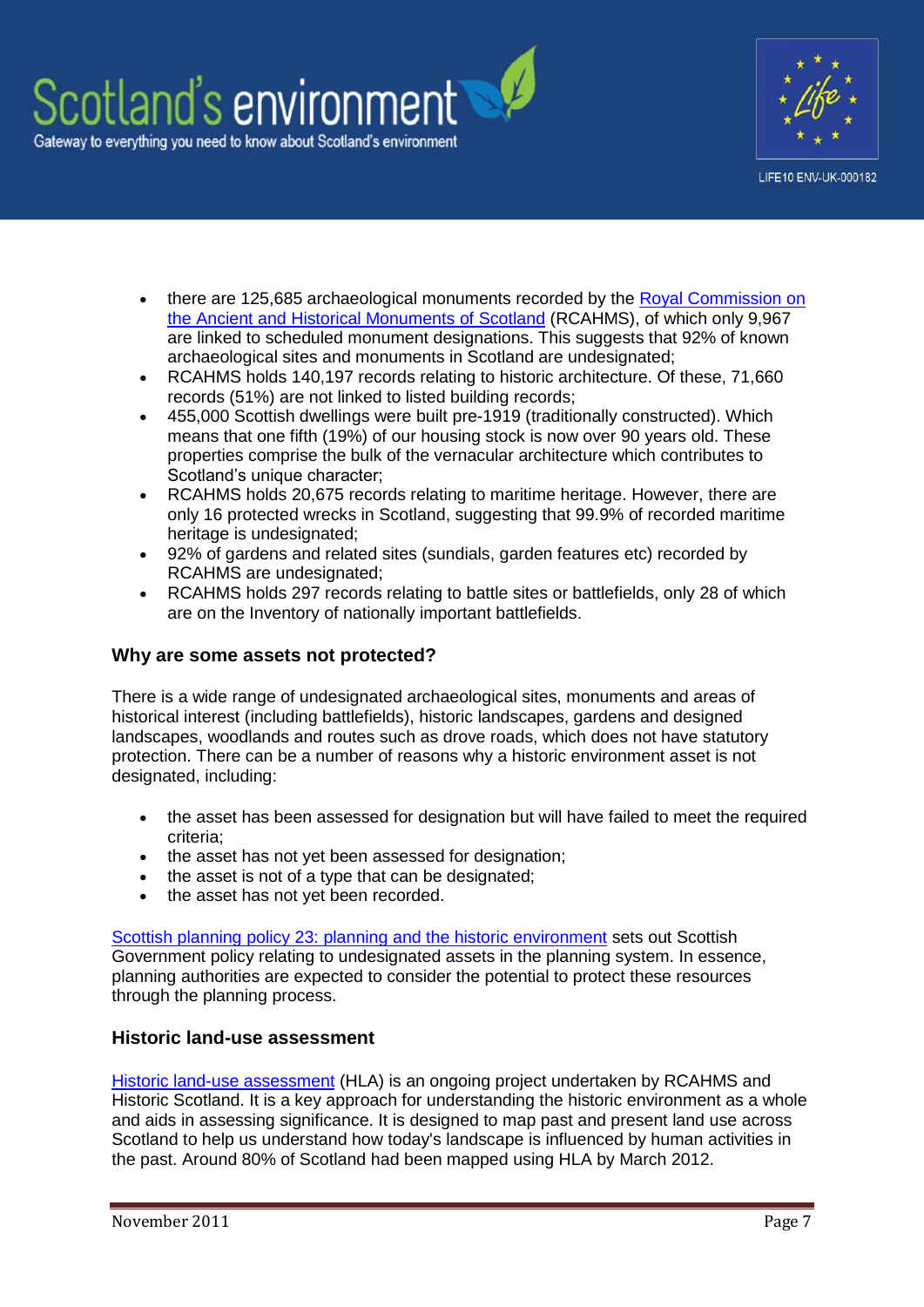



## **Condition of the historic environment**

It is difficult to assess the current and changing state of all of the elements that make up the historic environment because of a lack of nationally consistent trend data, from which evidence of change can be determined. The sector is working together to develop an evidence base.

Although there is only limited nationally collated information on the condition of the historic environment, the presence of management plans and regular inspection regimes for many built heritage assets means that a considerable amount is known locally.

The sources listed below provide useful national data on condition of the historic environment.

#### **Condition of listed buildings (buildings at risk register)**

Established in 1990 and managed by Historic Scotland, the [buildings at risk register \(BARR\)](http://www.buildingsatrisk.org.uk/)  [for Scotland](http://www.buildingsatrisk.org.uk/) highlights properties of architectural or historic merit throughout the country that are considered to be at risk or under threat.

Buildings at risk are not necessarily in poor condition; they may simply be standing empty with no clear future use.

A [national report on A-Listed buildings at risk](http://www.buildingsatrisk.org.uk/sites/default/files/publications/National%20Report%20BARR%202013%20-%20Final.pdf) is available from the BARR website. Key points are:

- in 2013, 8.0% of A-listed buildings (nationally or internationally important) are at risk, compared to 8.2% in 2011 and 8.7% in 2009;
- a-listed entries in rural areas are more likely to be at risk than those in urban areas;
- nine out of ten A-listed BARR entries are vacant.

Changes in the proportion of A-listed buildings at risk are used to measure the ['Scotland](http://www.scotland.gov.uk/About/Performance/scotPerforms/indicator/historic)  [performs national indicator: improve the state of Scotland's historic buildings, monuments](http://www.scotland.gov.uk/About/Performance/scotPerforms/indicator/historic)  [and environment'.](http://www.scotland.gov.uk/About/Performance/scotPerforms/indicator/historic) The Scotland Performs Technical Assessment Group has awarded a 'Performance Maintaining' arrow for this indicator.

#### **Condition of scheduled monuments**

Historic Scotland's Field Officer reports (previously known as monument warden reports) provide the only systematically generated, detailed condition data about ancient monuments in Scotland. The data relate only to scheduled monuments and need careful interpretation. It is not possible to extrapolate figures to produce estimates of condition and risk among the population of ancient monuments as a whole. However, the range of issues faced by unscheduled monuments is likely to be very similar.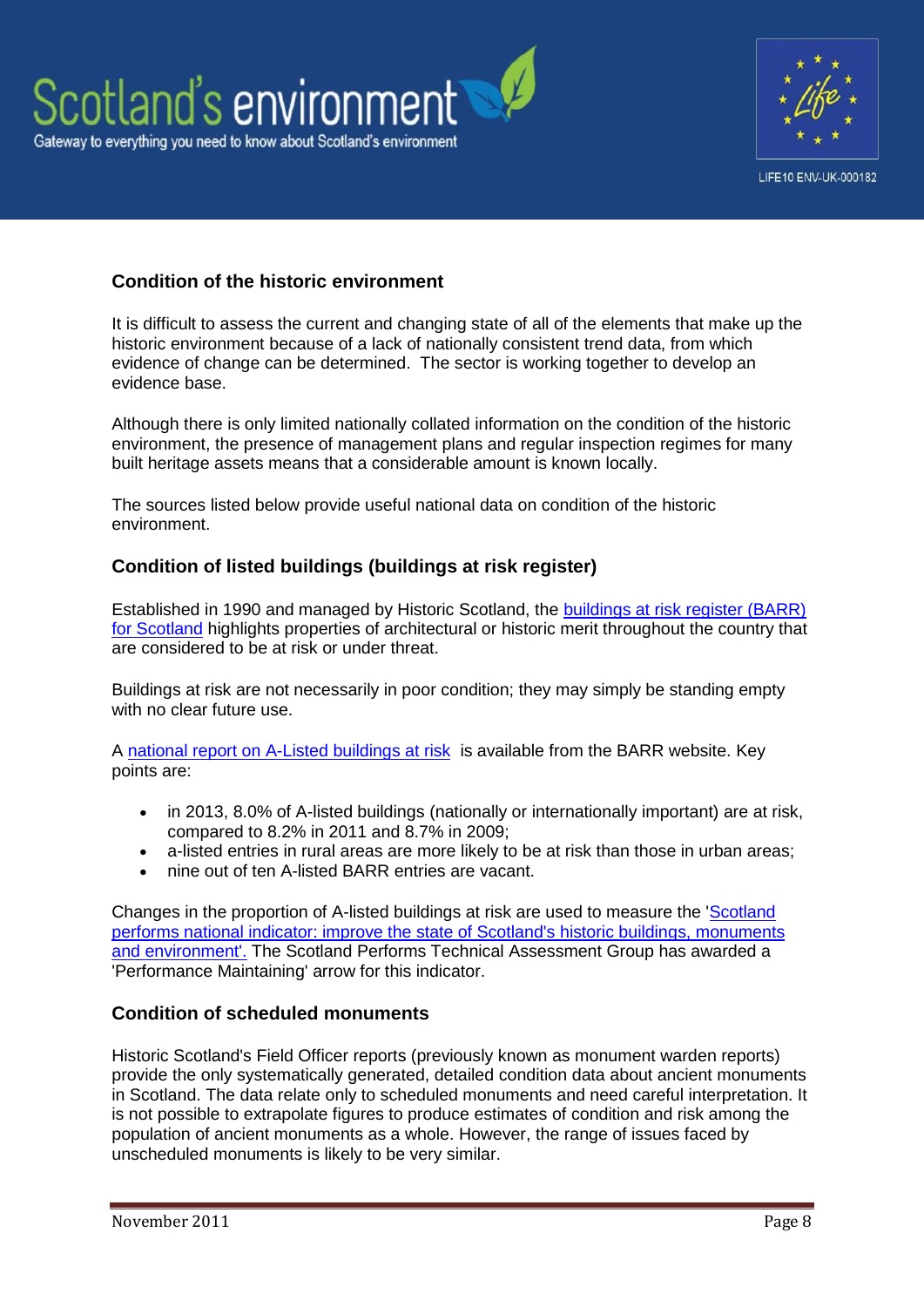



Historic Scotland undertook analysis of the condition of scheduled monuments based on Field Officer reports. Key findings are reported in the 2012 [Scotland's Historic Environment](http://www.heritageaudit.org.uk/)  [Audit \(SHEA\)](http://www.heritageaudit.org.uk/) and are summarised below.

- the percentage of monuments in an optimal or satisfactory condition has increased over the last 13 years, and is currently around 87%;
- there is a direct relationship between condition and risk, with monuments in an optimal or satisfactory condition likely to be associated with a low risk of future deterioration;
- there is an increasing trend of monuments assessed as being at high or immediate risk of further deterioration. Currently around 12% of monuments fall into this category;
- particular monument types appear more vulnerable than others. There is a significant variation in condition between each category of monument. Prehistoric and roman monuments are in general in a better condition than ecclesiastical, secular and industrial monuments;
- around 28% of scheduled monuments show an improvement in condition over time, with 26% showing a decline;
- around 26% of monuments show an decrease in assessed risk over time, with a further 26% showing an increase.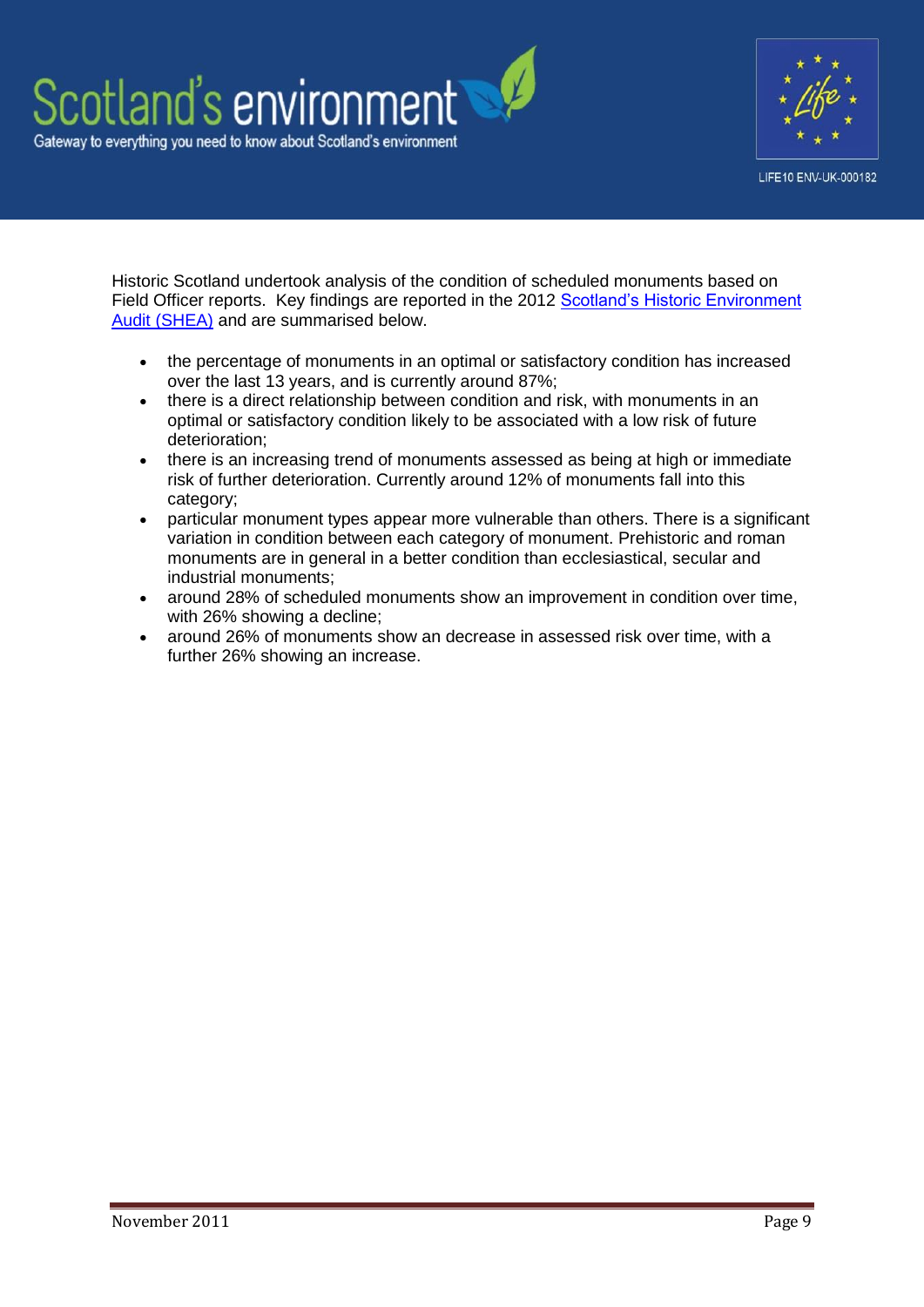



# **Pressures affecting the historic environment**



#### **Development pressures**

Short-term visions for the development of places for housing and other needs, such as energy generation and transport infrastructure, can result in inappropriate development and demolition, which can affect the character of a historic area or an individual building or monument.

#### **Maintenance**

Maintaining our built heritage can act as an incentive for area regeneration. There is a need for a greater focus on long term sustainability and better repair and maintenance of traditional buildings because these are the buildings we live and work in. As our building stock gets older it will require increasing levels of maintenance. Lack of maintenance, or repairs which are poorly executed, are increasingly matters of concern.

Scotland has a long tradition of high quality and innovative use of building materials, reflecting the regional diversity of materials and geology in particular, but also reflecting socio economic changes over time.The shortage of traditional skills, suitably qualified craftsmen and locally-available materials is a concern for the maintenance and repair of the historic environment. This is further discussed in the Historic Scotland document [establishing](http://conservation.historic-scotland.gov.uk/establishtraditionalskills.pdf)  [the need for traditional skills.](http://conservation.historic-scotland.gov.uk/establishtraditionalskills.pdf)

#### **Land use and land use change**

Changing land use and land-management practices, and certain agricultural and forestry practices, can put pressure on the historic environment. For example, light grazing by sheep is often a benign and beneficial way of maintaining monuments in good condition. By contrast, ploughing a monument over successive years can lead to the attrition and loss of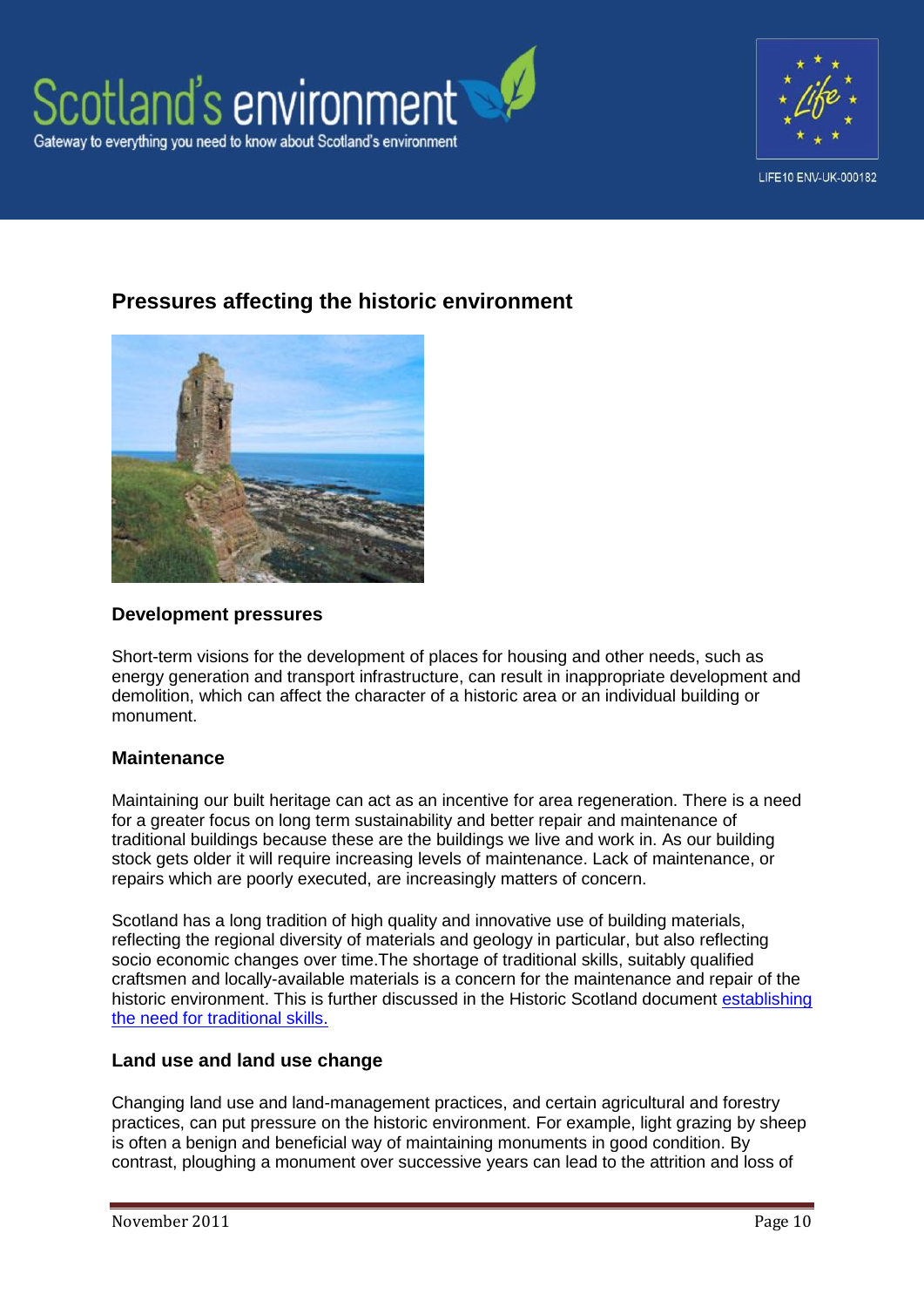



archaeological remains, while the growth and spread of tree roots and scrub can disturb and damage buried archaeological deposits and undermine above-ground masonry.

#### **Climate change, coastal erosion and pollution**

It is expected that climate change will lead to Scotland becoming warmer and wetter. More rainfall will mean that traditional buildings will be wetter for longer periods of time resulting in increased weathering of stone, algal and fungal growth and corrosion of metals.

Rising sea levels, along with increased storm events that are also a result of climate change, mean that we can be confident that coastal erosion is a real and increasing threat to coastal heritage. Some of Scotland's unique and special sites such as [Skara Brae](http://www.historic-scotland.gov.uk/propertyresults/propertyoverview.htm?PropID=PL_244&PropName=Skara%20Brae%20Prehistoric%20Village) in Orkney are most at risk. Further information about the impacts of coastal erosion on Scotland's coastal heritage available the website of [The SCAPE Trust.](http://www.scapetrust.org/)

Historically, high pollutant concentrations in urban areas, notably black smoke and sulphur dioxide, caused significant damage to the fabric of buildings. Although levels of these pollutants have declined over recent decades, they have left a legacy of damage particularly to materials such as sandstone which have made them more vulnerable to ongoing decay today. Furthermore, the previous soiling and damage to buildings led to widespread stone cleaning which commonly has had a damaging effect on building fabric. Consequent poor quality repairs using inappropriate materials such as cement continue to cause damage to this day.

#### **Sustainability of traditional buildings**

Traditional buildings have embodied energy (the energy required to extract, process, manufacture, transport and install building materials). Although traditional buildings may provide a lower thermal performance than some new buildings, they save carbon by reducing the need for new buildings.

However, reducing greenhouse gas emissions associated with the upkeep of older buildings, while maintaining their cultural significance, is a key challenge. All measures to improve energy efficiency in traditional buildings need to be considered carefully with thought given to the carbon footprint, longevity and sustainability of existing and replacement materials. In improving energy efficiency, it is important to avoid damaging effects on traditional buildings. For example, reducing air leakage in buildings to prevent heat loss may result in condensation and mould growth, with damaging effects on the building fabric and the health of people living there.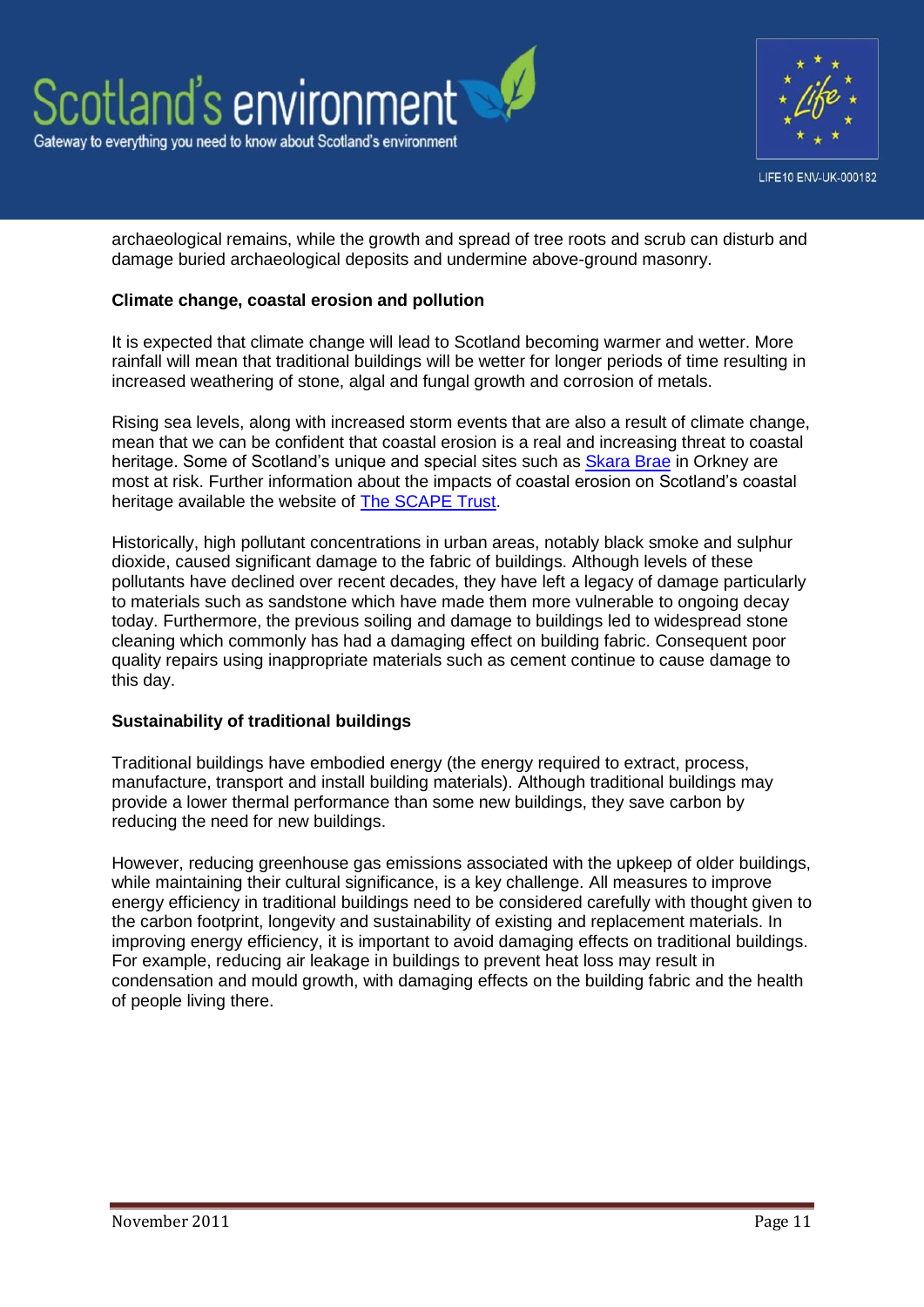



#### **Visitors**

While changes in the way our environment is used for tourism, leisure and sport can generate additional revenue and enable its understanding and enjoyment, increased visitor numbers can also lead to pressures. For example, visitors can accidentally damage monuments by wearing footpaths across sensitive features, lighting fires, or simply by not being aware of the presence and importance of a site. Any potential adverse impact needs to be assessed before visitors are actively encouraged to visit a site.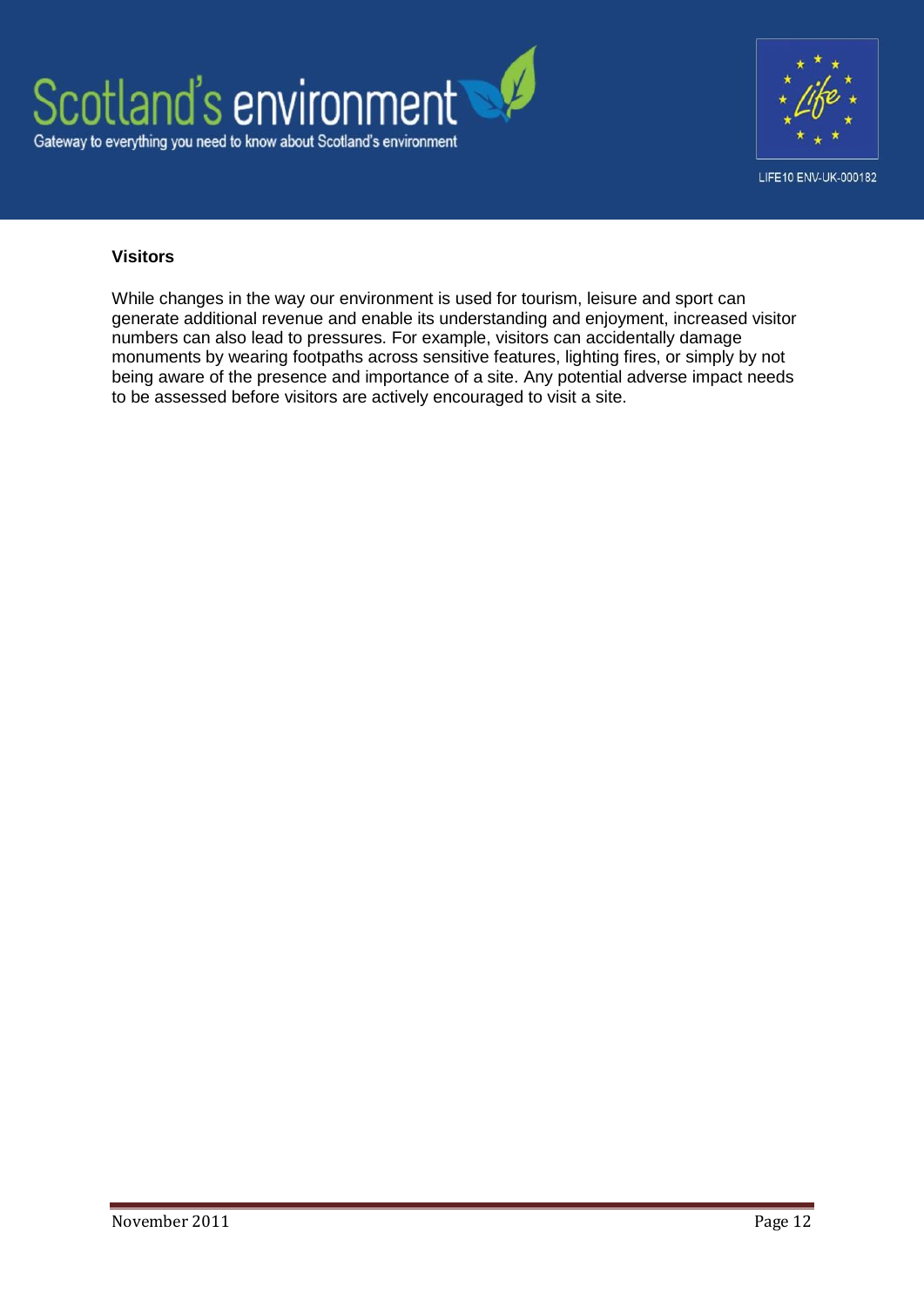



# **Consequences of a change in the historic environment**



## **Deterioration and loss of our historic environment**

The historic character of our built environment is important to our quality of life and sense of identity. Many of its elements are precious; if it is lost or damaged, it cannot be replaced. Such a change may reduce the cultural significance or detract from the appearance or quality of historic environment areas.

## **Contribution to economy and jobs**

The report 'Economic Impact of the Historic Environment in Scotland (ECOTEC, 2008)', commissioned by the Historic Environment Council for Scotland (HEACS) and available on the [HEACS](http://www.heacs.org.uk/) website, shows that the historic environment contributes in excess of £2.3 billion (2.6%) to Scotland's national gross value added (GVA) and directly supports more than 41,000 full-time equivalent jobs. This research demonstrates that the economic contribution of the built heritage, including the retention and development of traditional construction skills, is comparable with many other significant Scottish industries, including those traditionally taken as measures of the health of the Scottish economy. The loss or degradation of the historic environment could therefore impact on the economy and jobs.

#### **Contribution to tourism**

Tourism is one of the most important industries in Scotland. One in five (21%) of adults visited a historic or archaeological site during 2011, according to the [Scottish household](http://www.scotland.gov.uk/Topics/Statistics/16002/Publications)  [survey.](http://www.scotland.gov.uk/Topics/Statistics/16002/Publications) [Visit Scotland](http://www.visitscotland.org/research_and_statistics.aspx) data for 2011/12 shows that more than 16 million tourists visited historic environment attractions (including castles, historic buildings, gardens and landscapes), which accounts for more than one in three of recorded visits to Scottish attractions.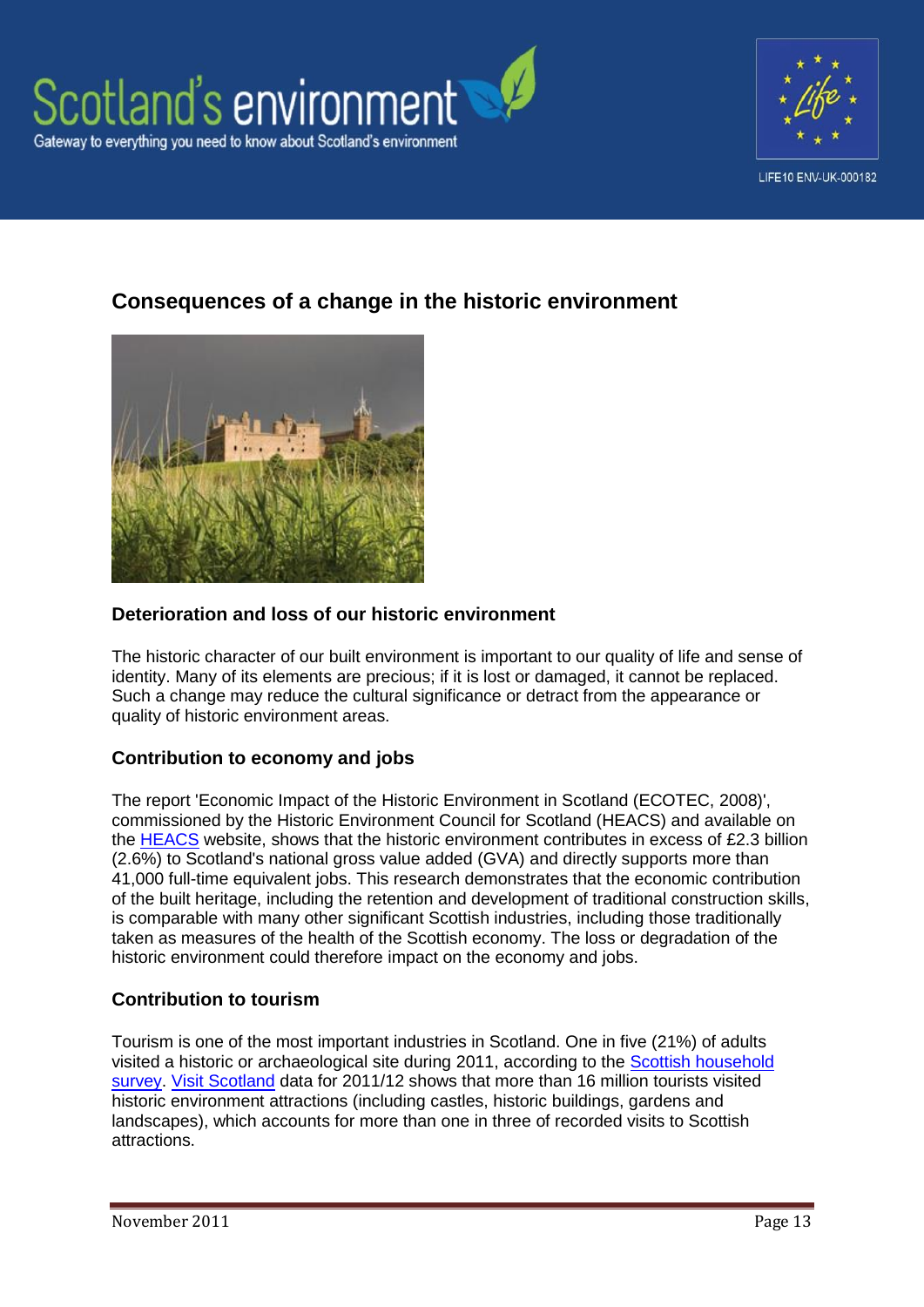



Changes to the built heritage may affect its potential as a strong driver for tourism and investment. For example, the loss or degradation of buildings, monuments the historic character of an area might lead to a reduction in visitor numbers to that particular location, with subsequent impacts on the local economy.

#### **Cultural identity and educational resource**

The historic environment underpins the sense of place and cultural identity that plays a large part in the maintenance, sustainability and regeneration of communities and in promoting a positive image of Scotland across the world. It is also a significant learning resource, which can support statutory formal education, further education and lifelong learning. Changes in the historic environment may affect this contribution, and could in the long term be detrimental to both sense of place and cultural identity and the retention of an important educational resource.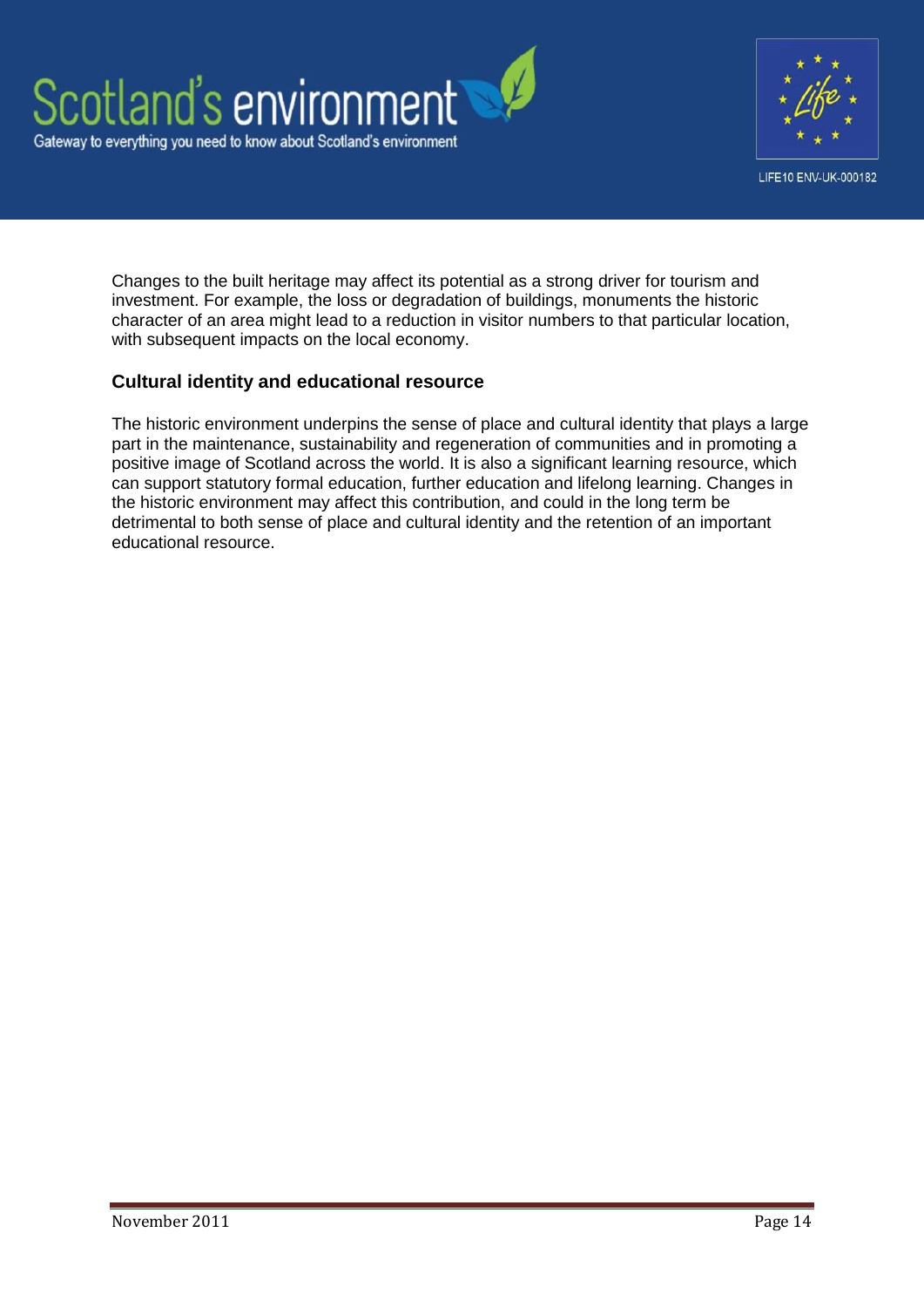



# **Response by society**



It is important to safeguard the built heritage while promoting an understanding of the positive role it can play in the maintenance, development and regeneration of communities, their culture and economy. The protection of the historic environment is not about preventing change. Change should be managed intelligently and with understanding to achieve the best outcome for the historic environment and for the people of Scotland.

The key responses to the pressures set out previously are:

1. To enhance and improve legislation, policy, and advice and guidance.

- [the Historic Environment \(Amendment\) \(Scotland\) Bill](http://www.historic-scotland.gov.uk/index/heritage/environmentbill/whatisthebill.htm) tackles some long-standing practical issues relating to the care and management of Scotland's historic environment. The Act provides a much-improved legislative tool-kit for those working on the front line. It improves the ability of owners, tenants, business, the voluntary sector and the regulatory authorities to manage the historic environment;
- the [Scottish Historic Environment Policy](http://www.historic-scotland.gov.uk/index/heritage/policy/shep.htm) (SHEP) sets out Scottish Ministers' policies, providing direction for Historic Scotland and a policy framework that informs the work of a wide range of public sector organisations;
- a [public consultation on an Historic Environment Strategy for Scotland](http://www.scotland.gov.uk/Publications/2013/05/1373) was carried out in the summer of 2013. The Strategy, which will be published in early 2014, will set out a vision and strategic priorities for the historic environment in Scotland;
- Historic Scotland publishes [guidance on the management of change](http://www.historic-scotland.gov.uk/index/heritage/policy/managingchange.htm) for use by planning authorities and other interested parties; and guides for owners.

2. To promote and support planning processes that protect the quality of the historic environment and enable sustainable economic growth.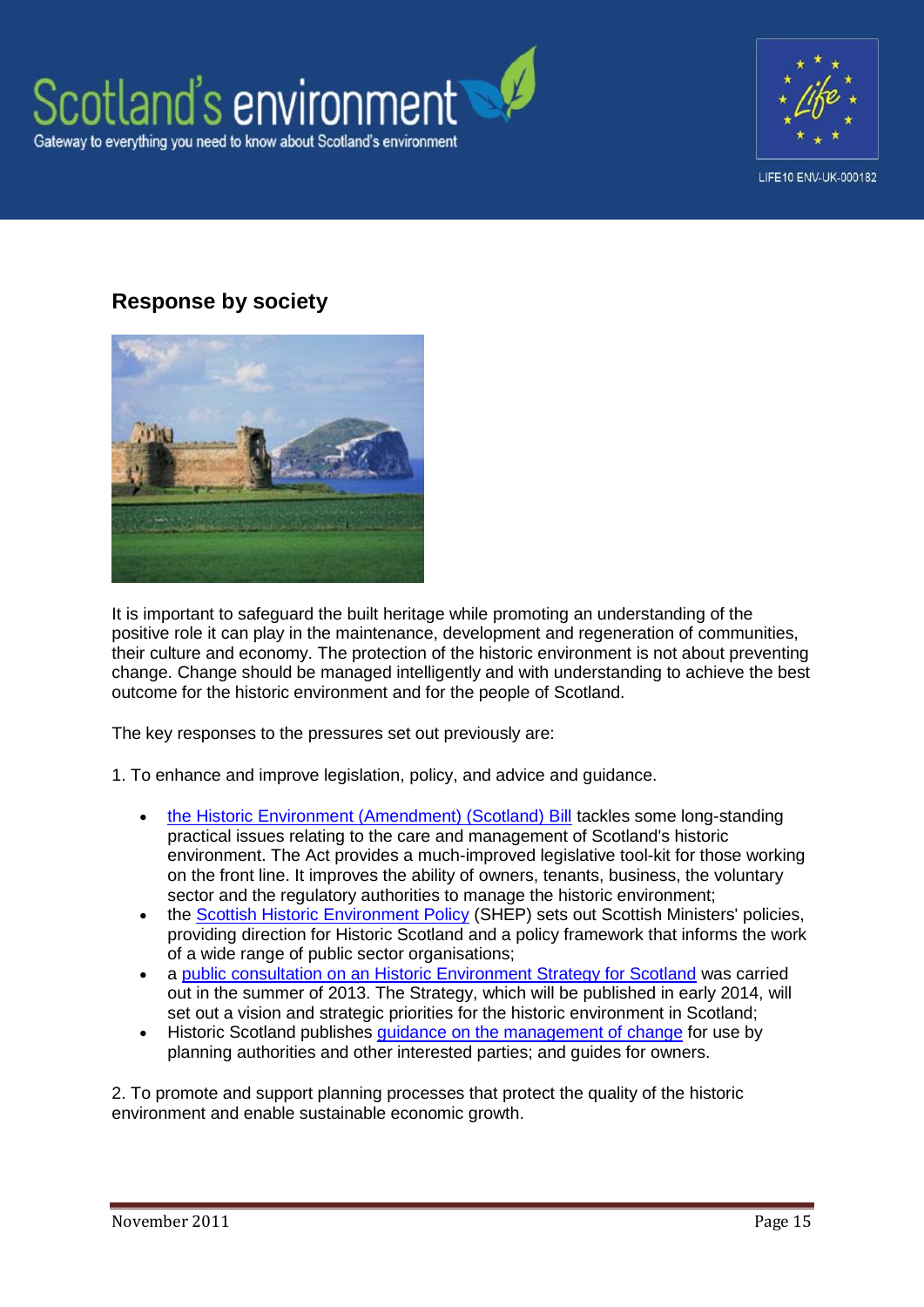# Scotland's environment Gateway to everything you need to know about Scotland's environment



The planning process provides much of the balance needed to manage change in the historic environment. Many developments do not have a significant impact on the historic environment but, when they do, historic environment concerns must be taken account of. A local authority may impose a condition on a development to safeguard the historic environment and, in rare instances, may refuse a planning application. Scottish Government Planning Performance Statistics are available from the [Scottish Government](http://www.scotland.gov.uk/Topics/Statistics/Browse/Planning/Publications) website.

- local authorities decided 39,826 planning applications in 2011/12. In reaching a decision in each case, the needs and interests of the historic environment will have been considered;
- listed building consent (LBC) must be obtained from the relevant planning authority to demolish, alter or extend a listed building in any way that affects its character as a building of special architectural or historic interest;
- unlisted buildings in conservation areas have protection through conservation area consent (CAC). CAC is normally required before unlisted buildings in conservation areas can be demolished. Around 9% (3593 in 2011/2) of all planning consents involve LBC or CAC. Numbers of consents have been relatively constant since 2000/01 and around 90% are granted annually;
- scheduled monument consent (SMC) is required from Scottish Ministers (through Historic Scotland) for any works that may impact on a scheduled monument. The protection of monuments and their setting is a material consideration in the determination of planning applications. Historic Scotland received 153 SMC applications in 2011/12 and 238 in 2010/11. All of these SMCs were granted, mostly with conditions to preserve historic significance.
- 3. Investment to improve the condition and understanding of the historic environment.
	- private investment is the largest source of funding for the historic environment. Most assets are privately owned and the ability of private owners to invest sufficiently in the maintenance of historic buildings and places is crucial to the long-term management of the historic environment. Research produced in March 2013 by ECORYS, commissioned by Historic Scotland, suggests that the best current estimate of spend on historic building repair and maintenance (including historic industrial and commercial buildings and infrastructure) is £1.1 billion;
	- grants can provide a major stimulus to conserving built heritage, benefiting both communities and the general economy by generating work in the construction industry and supporting tourism. Between 2002 and 2012, Historic Scotland awarded [grants](http://www.historic-scotland.gov.uk/grants) of more than £123 million that assisted repairs worth over £563 million;
	- in 2011/12 the [Heritage Lottery Fund](http://www.hlf.org.uk/Pages/Home.aspx) awarded a total of £29.6 million in grants to 107 different heritage projects in Scotland, which reflects an increase on 2010/11 in both the total finance awarded and in the number of projects awarded a grant;
	- [the Chartered Institute of Public Finance and Accountancy \(CIPFA\)](http://www.cipfa.org/) figures show that in 2011/12, local authorities' net expenditure on heritage was £7.6 million;
	- the voluntary sector plays a vital role in caring for the historic environment in Scotland and each year spends money from grants and charitable donations. For example, in 2011/12 the [National Trust for Scotland's](http://www.nts.org.uk/Home/) total expenditure was £42.1 million.